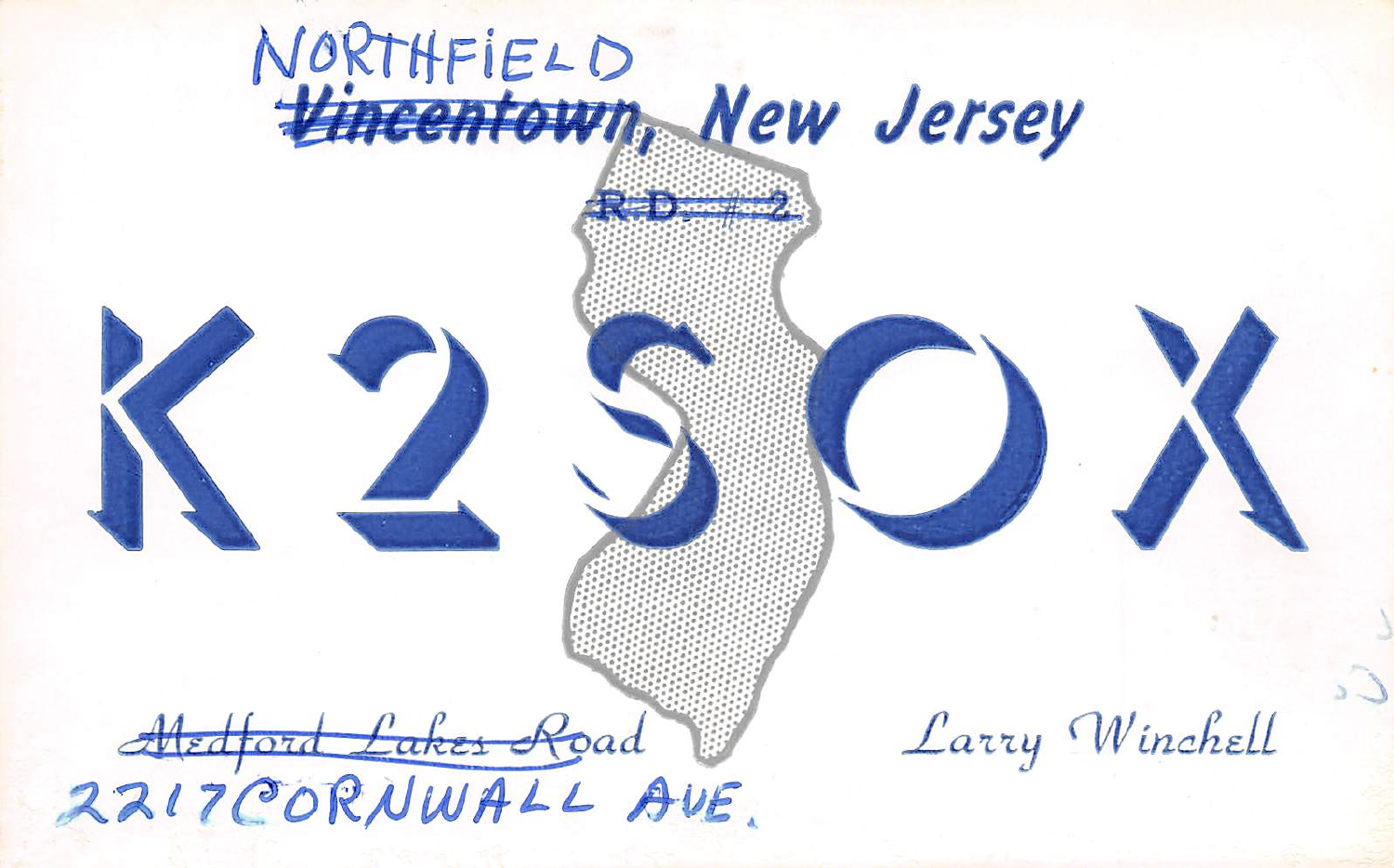| RADIO Confirming                 |                |  |
|----------------------------------|----------------|--|
| our QSO of 19                    |                |  |
| $at$ $ST$<br>UR fone/cw sigs RST | on-Mc.         |  |
|                                  |                |  |
|                                  |                |  |
|                                  |                |  |
|                                  |                |  |
| Remarks: CP 20                   |                |  |
|                                  |                |  |
| Arrest College                   |                |  |
| QSL<br>73.                       | $U$ <i>br.</i> |  |
| <b>WICVE PRESS</b>               |                |  |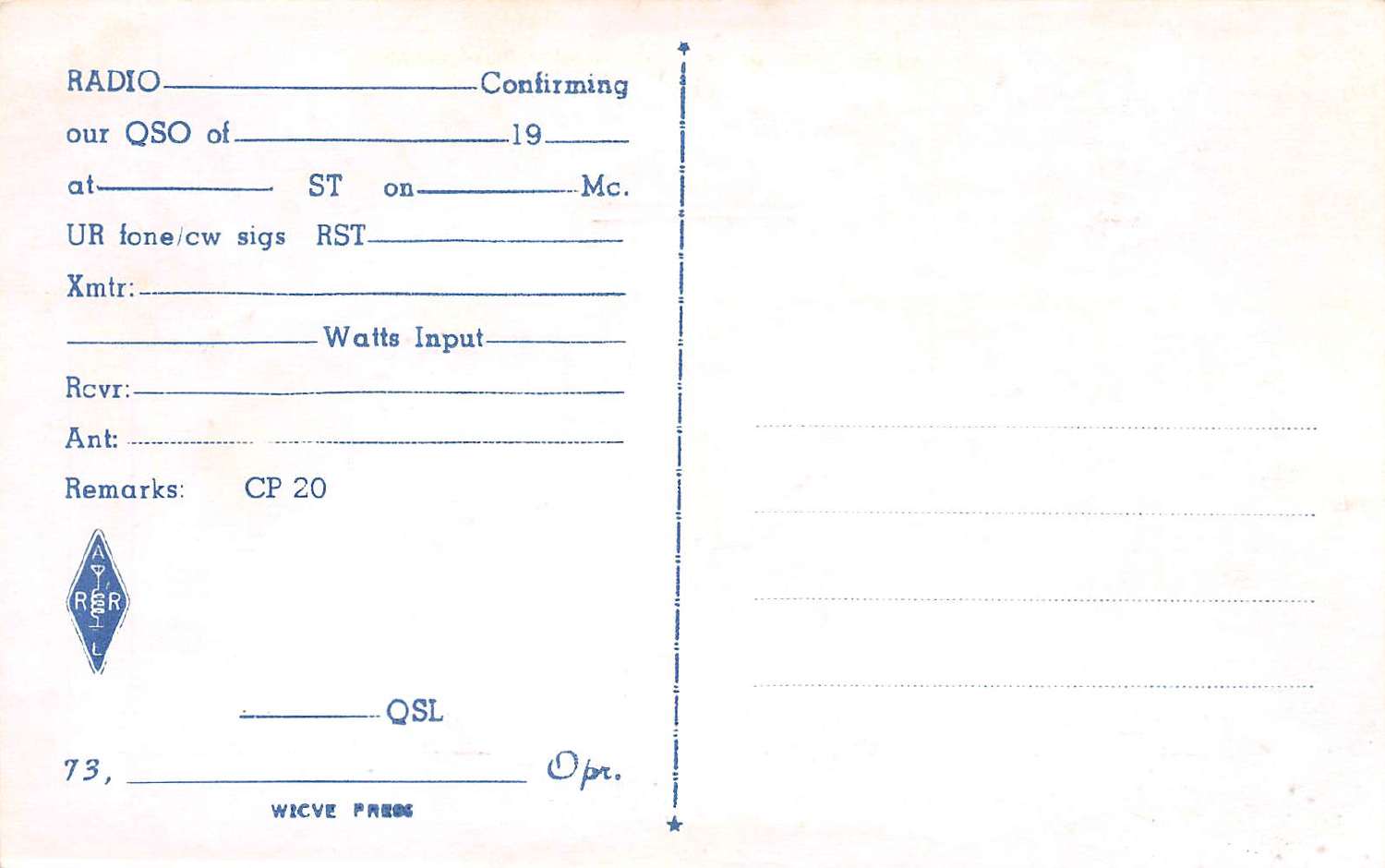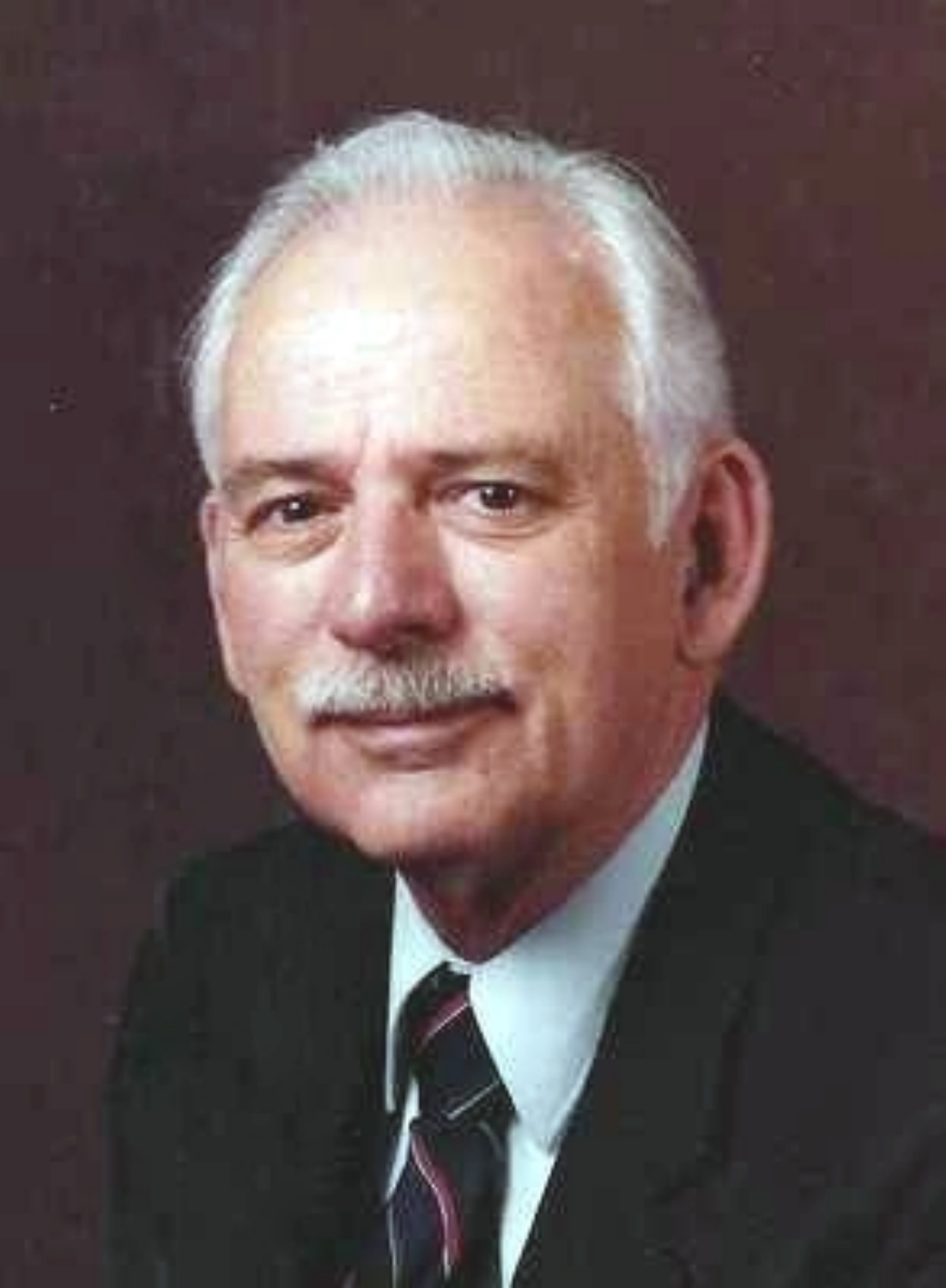## **Dr. Lawrence Romie Winchell Jr. Obituary**

## **[Guest Book](http://www.legacy.com/guestbooks/thedailyjournal/lawrence-romie-winchell-condolences/170937229?cid=full)**

*4 entries | 1 photo The Guest Book is expired.* 

## **Restore the Guest Book**



## Dr. Lawrence Romie Winchell, Jr.

Dr. Lawrence Romie Winchell, Jr. lovingly called by many "Mr. Education" formerly of Port Republic "went home" on May 5 from Friends Village, Woodstown, NJ. He was born on April 28, 1926 in Summit, NJ to Dr. and Mrs. Lawrence Romie (Jane Davis) Winchell. The lives that he touched are numerous...from the students he taught, to those that he mentored along the way. All that knew him enjoyed his quiet, intelligent manner and sense of humor. His family cannot begin to express the example he displayed. After graduating from Vineland High School in 1943 he enlisted in the [US](http://www.legacy.com/memorial-sites/navy/?personid=170937229&affiliateID=2614)  [Navy](http://www.legacy.com/memorial-sites/navy/?personid=170937229&affiliateID=2614) and served as an aviation radioman and tail gunner. After serving his country he went to Glassboro State Teachers College where he met his wife Thelma Shappell. They were married for 64 years and enjoyed their three children, Cynthia Scibal (Gary, Lititz, PA), Jacqueline Winchell Gallagher (Gibbstown, NJ), and Lawrence Romie, III (Carol, Canton, NJ),

grandchildren Katharine Scibal Hendrix (Timothy, Bowling Green, KY), Arthur Scibal (Kara, Binan Laguna, Philippines), Lawrence R. IV (Sara, Hancocks Bridge, NJ), Joseph Winchell USN (Alexandra, Norfolk, VA), Steven Gallagher(Gibbstown, NJ); great-grandchildren Tristan Scibal and Pearl Winchell; loving nieces and nephews and their Central United Methodist Church Family, Linwood.

He received his Doctorate of Education degree from Temple University in 1968. His career as an educator spanned over thirty years that went from a teaching principal at the Tabernacle School (Burlington County), Principal in Lumberton, Superintendent of Margate City Schools, Superintendent of Atlantic County Schools, President and President Emeritus of Atlantic Community College. The former Winchell School was established in his name to educate children with special needs...in a time when they had no voice. He was instrumental in the building of the Atlantic County Vocational School in Mays Landing. When gaming was apparent in Atlantic City he developed the Career Gaming Institute and the Culinary Institute at the community college. As a result many were trained for careers in the industry and many returned to the college for degree programs. While his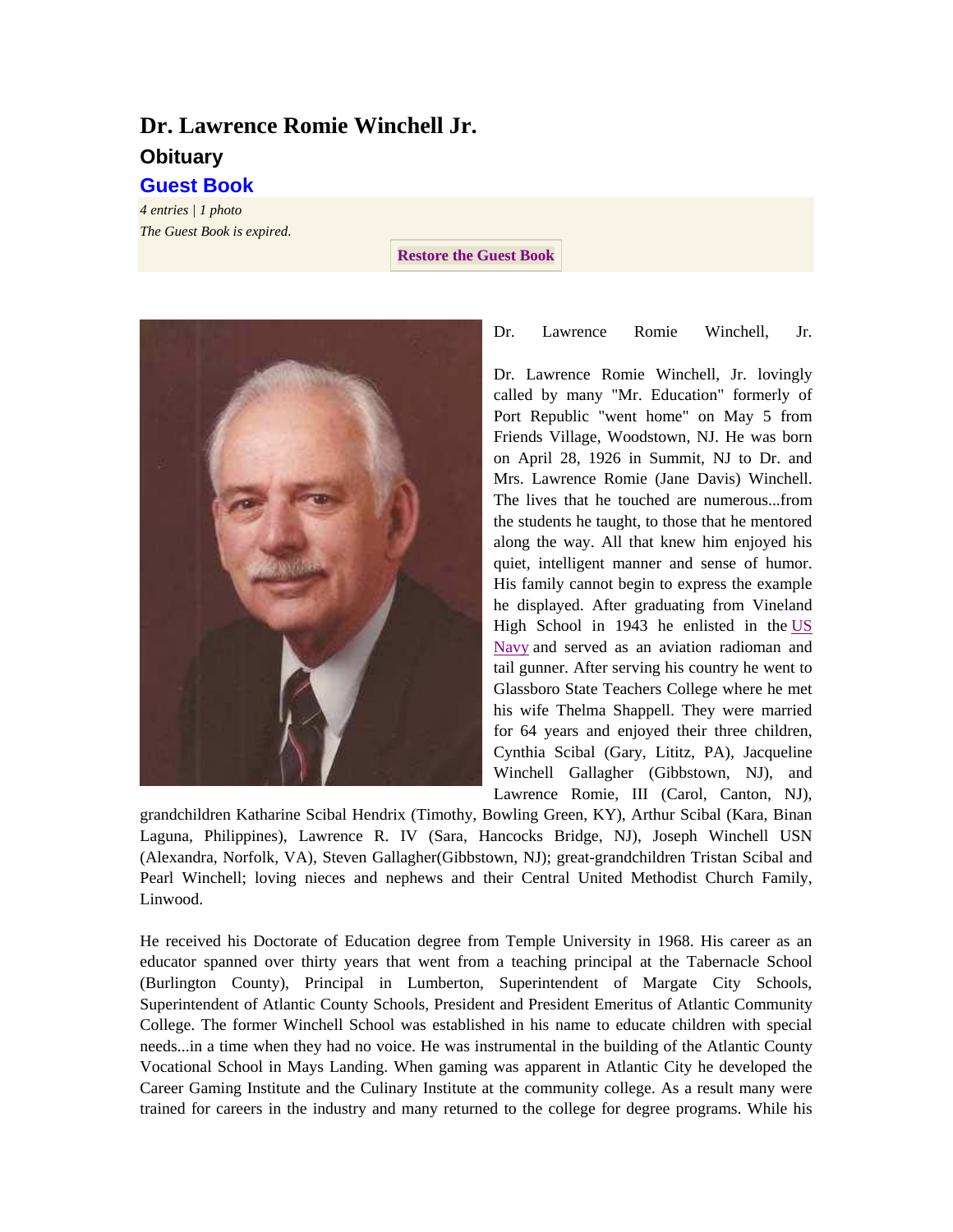lifetime awards are too numerous to mention his fondest dream for children was realized when he attended the dedication of the Special Services School in Mays Landing. His favorite verse of scripture was Matthew 25: 40. He was an ham radio operator" K2SOX", former member of SCARA (Southern Counties Amateur Radio Association), and member of the EAA (Experimental Aircraft Association). He enjoyed being a flight instructor and working on his Christmas Tree Farm in Port Republic. In lieu of flowers remembrances may be sent to the Salvation Army 22 S. Texas Avenue, Atlantic City, NJ 08401 or Central United Methodist Church, Linwood.

A visitation will be held on Saturday, May 10, 2014 from 9:30 until 11:30am at Central United Methodist Church, 5 Marvin Avenue, Linwood, NJ 08221. A service will follow at 11:30am. Burial will be held at Friends Central Cemetery, Linwood. Arrangements entrusted to and condolences may be left for the family at [adams-perfect.com.](http://adams-perfect.com/)

Published in The Daily Journal on May 7, 2014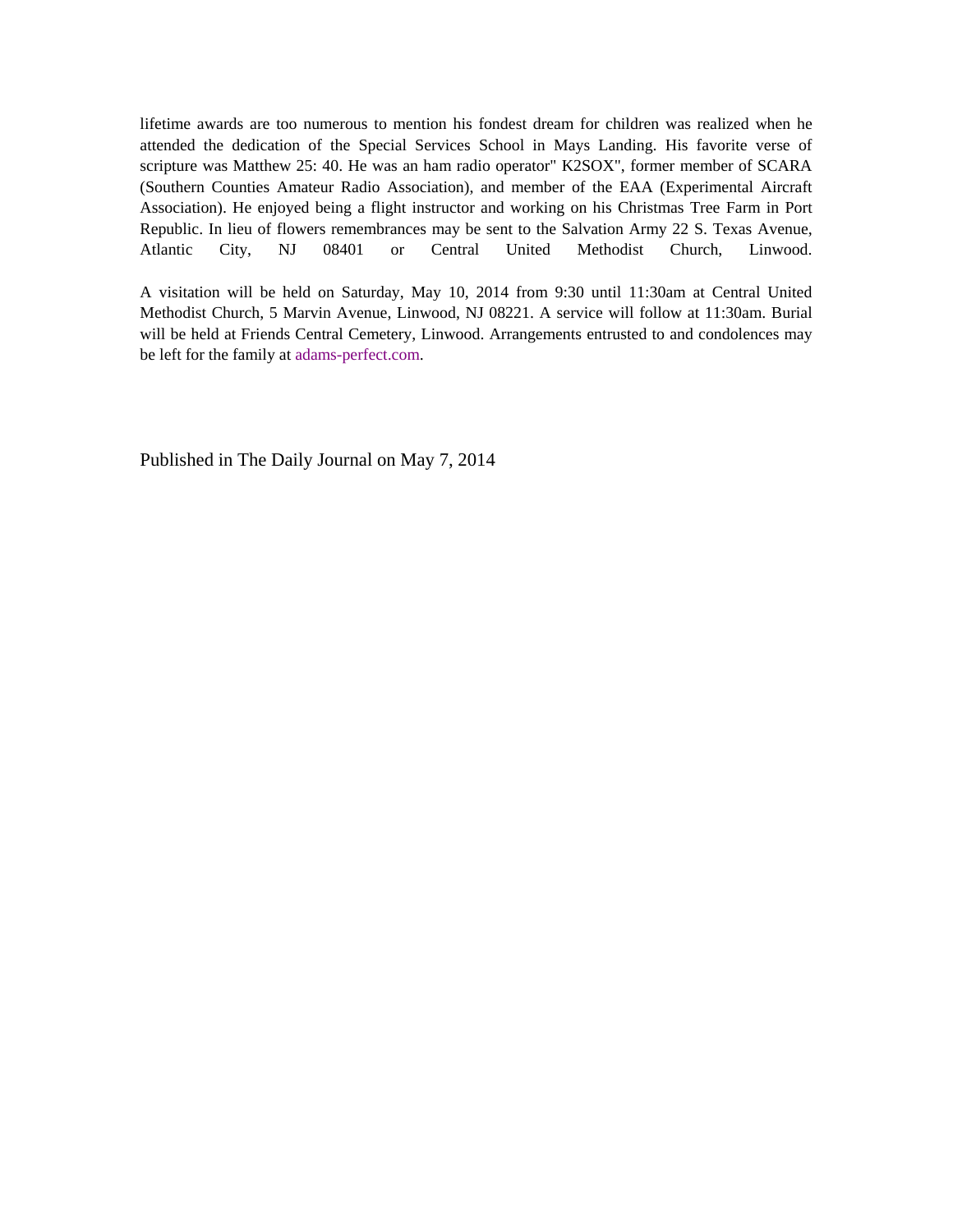